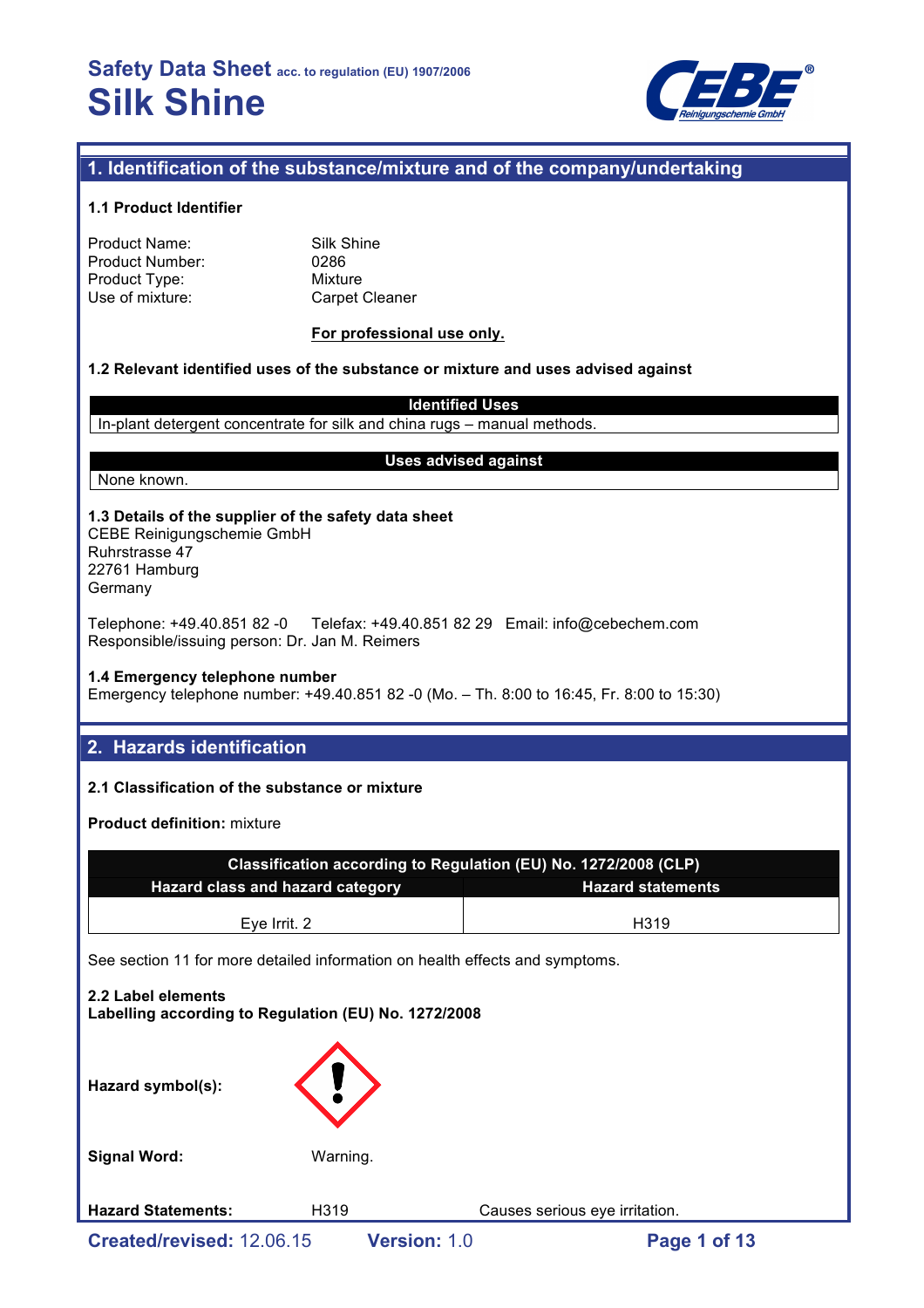

|                                      | <b>EUH031</b>            | Contact with acids liberates toxic gas.                                                                                                |
|--------------------------------------|--------------------------|----------------------------------------------------------------------------------------------------------------------------------------|
| <b>Precautionary Statements:</b>     |                          |                                                                                                                                        |
| <b>Prevention:</b>                   | P <sub>264</sub><br>P280 | Wash hands thoroughly after handling.<br>Wear protective gloves/protective clothing/eye<br>protection/face protection.                 |
|                                      | P233<br>P260             | Keep container tightly closed.<br>Do not breathe vapours/spray.                                                                        |
| <b>Reaction:</b>                     | P305+P351+P338           | IF IN EYES: Rinse cautiously with water for several<br>minutes. Remove contact lenses, if present and<br>easy to do. Continue rinsing. |
|                                      | P337+P313                | If eye irritation persists: Get medical<br>advice/attention.                                                                           |
| Storage:                             | P420                     | Store away from other materials.                                                                                                       |
| Disposal:                            | None.                    |                                                                                                                                        |
| Additional labelling elements: None. |                          |                                                                                                                                        |
| 2.3 Other hazards                    |                          |                                                                                                                                        |

**Other hazards that do not lead to a classification:** Not applicable.

## **3. Composition/information on ingredients**

#### **3.2 Mixtures**

| <b>Hazardous</b><br><b>Components</b>  | <b>Identifiers</b>                                            | $Wt.-%$    | <b>Classifcation</b><br>(EU) 1272/2008                    |  |
|----------------------------------------|---------------------------------------------------------------|------------|-----------------------------------------------------------|--|
| Sodium hydrosulphite                   | REACH# :01-2119520510-57<br>$EG: 231-890-0$<br>CAS: 7775-14-6 | $10 - 20%$ | Acute Tox. 4, H302<br>Self-heat. 1, H251<br><b>EUH031</b> |  |
| Isotridecanol,<br>ethoxylated (6-9 EO) | CAS: 9043-30-5                                                | $1 - 5%$   | Acute Tox. 4, H302<br>Eye Dam. 1, H318                    |  |
| Sodium cumene<br>sulfonate             | REACH#: 01-2119489411-37<br>EG: 248-983-7<br>CAS: 28348-53-0  | $1 - 5%$   | Eye Irrit. 2, H319                                        |  |

See section 16 for the full wording of the above mentioned H-statements.

At the time of creation of this data sheet no further ingredients were classified as hazardous to health or environment or were contained in concentrations that did not mandate their mention in this section.

## **4. First aid measures**

**4.1 Description of first aid measures**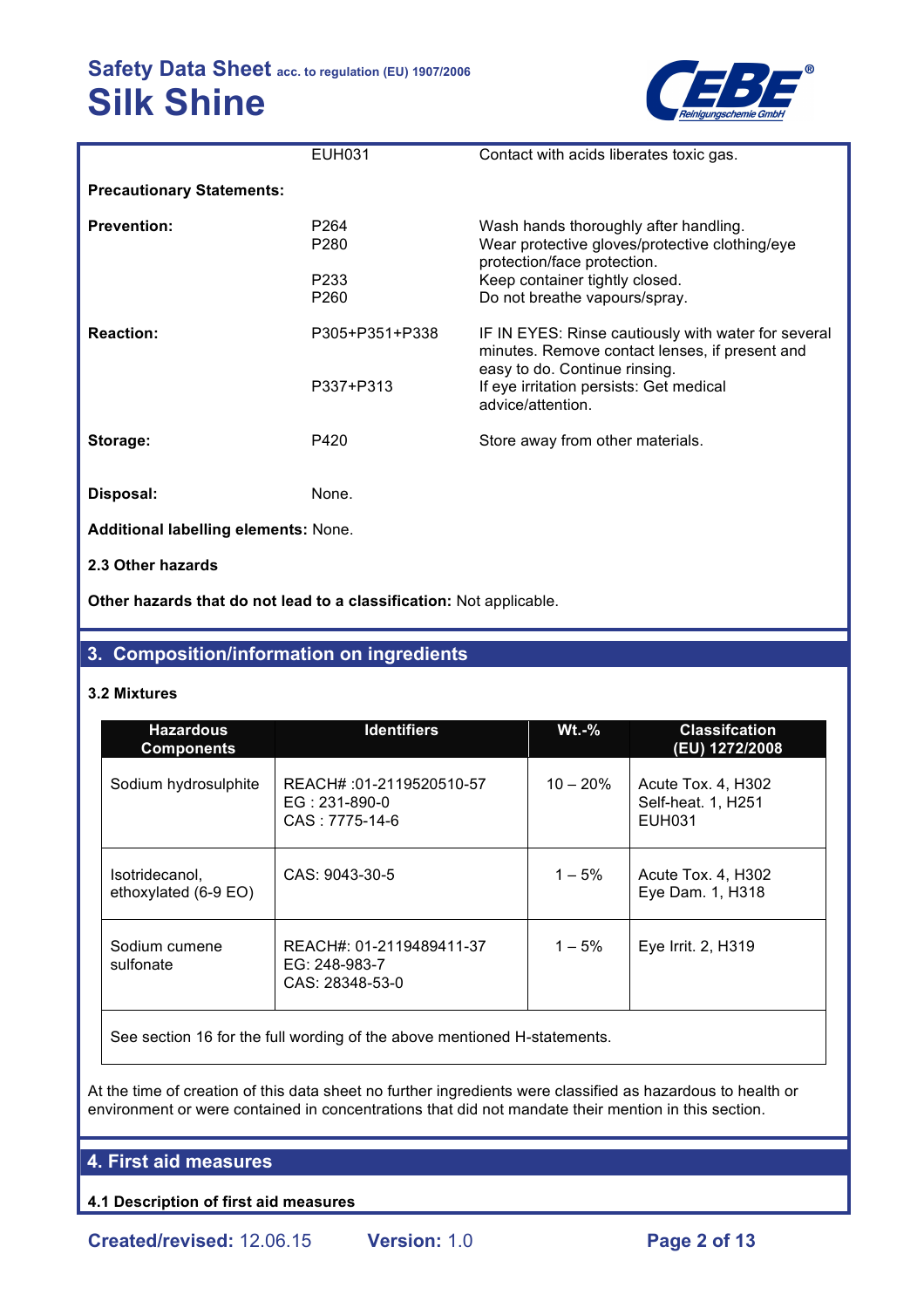

**Eye contact:** Immediately flush eyes with plenty of water, occasionally lifting the upper and lower eyelids. Check for and remove any contact lenses. Continue to rinse for at least 10 minutes. Get medical attention if adverse health effects persist or are severe.

**Inhalation:** Get medical attention immediately. Remove victim to fresh air and keep at rest in a position comfortable for breathing. If it is suspected that fumes are still present, the rescuer must wear an appropriate mask or self-contained breathing apparatus In the absence or irregular breathing, or if respiratory arrest occurs provide artificial respiration by trained personnel or oxygen. For the first person providing aid it can be dangerous to give mouth-to-mouth resuscitation. If unconscious place in recovery position and seek immediate medical attention. Maintain an open airway. Loosen tight clothing (eg. collar, tie, belt, or waistband). In case of inhalation of combustion products, symptoms may be delayed.

**Skin contact:** Flush contaminated skin with plenty of water. Remove contaminated clothing and shoes. Continue to rinse for at least 15 minutes. Get medical attention if adverse health effects persist or are severe. Wash clothing before reuse. Thoroughly clean shoes before reuse.

**Ingestion:** Wash out mouth with water. Remove denture prosthesis if any. Remove victim to fresh air and keep at rest in a position comfortable for breathing. Do not induce vomiting unless directed to do so by medical personnel. Should vomiting occur, keep head low so that vomit does not enter the lungs. Get medical attention if adverse health effects persist or are severe. Never give anything to an unconscious person by mouth. If unconscious, place in recovery position and seek immediate medical attention. Maintain an open airway. Loosen tight clothing (eg. collar, tie, belt or waistband).

**Protection of first-aiders:** No action shall be taken involving any personal risk or without suitable training. If it is suspected that fumes are still present, the rescuer must wear an appropriate mask or self-contained breathing apparatus. For the first person providing aid it can be dangerous to give mouth-to-mouth resuscitation. Wash contaminated clothing thoroughly with water before you take them off or wear gloves.

#### **4.2 Most important symptoms and effects, both acute and delayed**

#### **Potential acute health effects**

**Eye contact:** Causes irritation to the eyes. **Inhalation:** irritates respiratory organs. **Skin contact:** No known significant effects or critical hazards. **Ingestion:** No known significant effects or critical hazards.

#### **Signs / symptoms of overexposure**

**Eye contact:** Possible symptoms: pain or irritation, lacrimation, redness. **Inhalation:** Coughing, headache, shortness of breath. **Skin contact: No specific data. Ingestion:** No specific data.

### **4.3 Indication of any immediate medical attention and special treatment needed**

**Indications for the physician:** Treat symptomatically. If larger amounts have been swallowed or inhaled consult specialist for poisoning.

**Special treatement:** No special treatment.

## **5. Fire fighting measures**

### **5.1 Extinguishing media**

**Suitable extinguishing media:** Use an extinguishing agent suitable for the surrounding fire.

**Unsuitable extinguishing media:** Do not use water jet.

**5.2 Special hazards arising from the substance or mixture**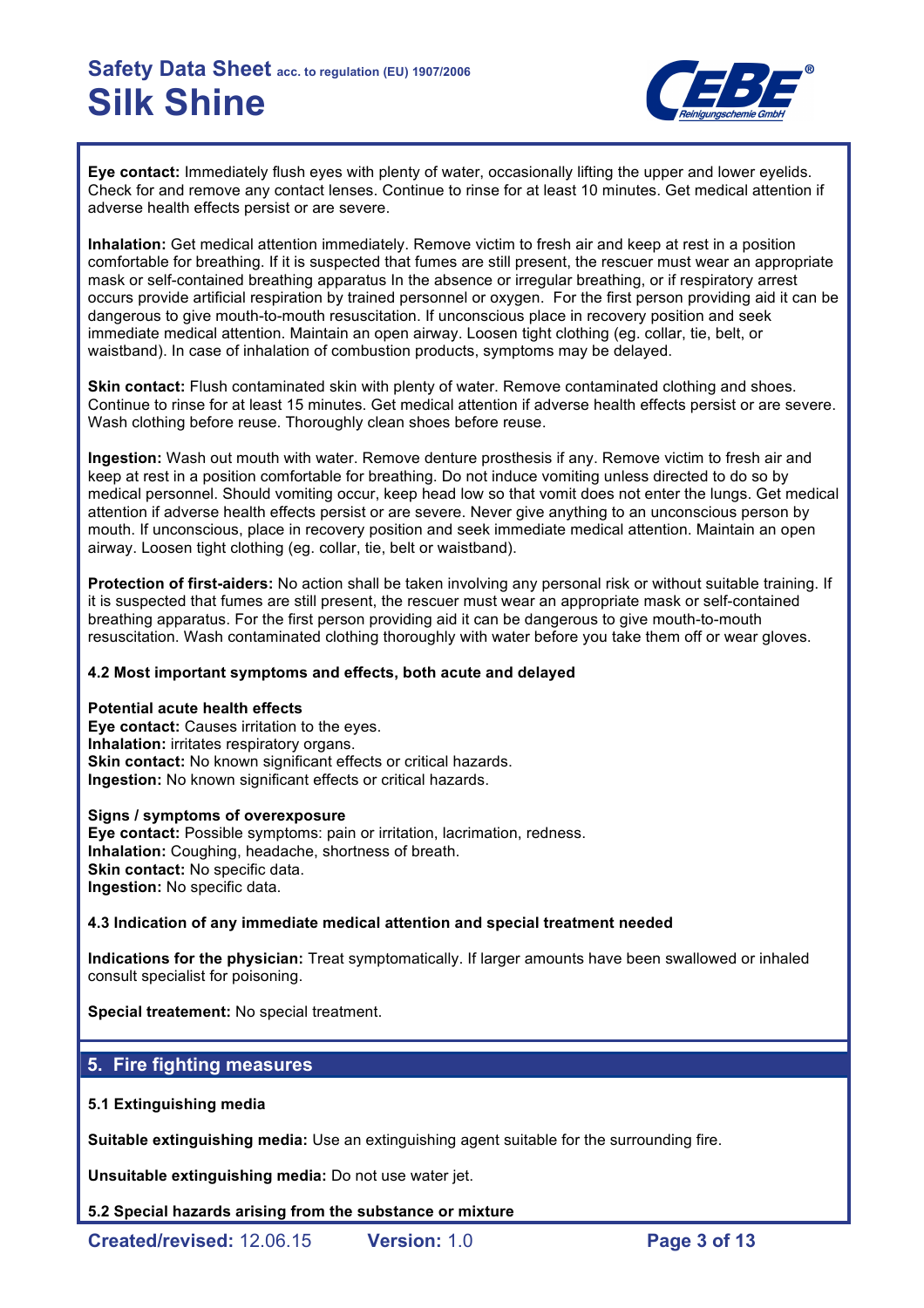

**Hazards from the substance or mixture**: In a fire or if heated, a pressure increase will occur and the container may burst.

**Hazardous combustion products:** Decomposition products may include the following materials: carbon dioxide, carbon monoxide, sulphur dioxide.

#### **5.3 Advice for firefighters**

**Special precautions for fire- fighters:** In case of fire the scene cordon immediately removing all persons from the danger area. No action shall be taken involving any personal risk or without suitable training. Move containers from fire area if safe to do so. Spray fire-exposed containers with water to cool.

**Special protective equipment for firefighters:** Fire fighters should wear proper protective equipment.

## **6. Accidental release measures**

#### **6.1 Personal precautions, protective equipment and emergency procedures**

**For persons that are not emergency technicians:** No action shall be taken involving any personal risk or without suitable training. Evacuate surrounding areas. Keep unnecessary and unprotected personnel from entering. Do not touch or walk through spilled material. Avoid breathing vapor or mist. Ensure adequate ventilation. In case of insufficient ventilation wear suitable respiratory equipment. Put on appropriate personal protective equipment.

**For first aid personel in case of emergency:** If protective equipment/clothing is needed in case of accidental release, Section 8 should be consulted for appropriate and inappropriate materials. See section 8 for further information on hygiene measures.

#### **6.2 Environmental precautions**

Avoid the proliferation and dispersal of spilled material and contact with soil, waterways, drains and sewers. Inform the relevant authorities if the product has caused by environmental pollution (sewers, waterways, soil or air).

#### **6.3 Methods and materials for containment and cleaning up**

**Small amounts:** Dilute with plenty of water. Absorb with an inert material and place in an appropriate waste disposal.

**Large amounts:** avoid entry into sewers, water courses, basements, or confined areas.Collect spilt material using non-flammable absorption agent (eg. sand, earth, vermiculite or diatomaceous earth) and hand it in for disposal according to local regulations in an appropriate container (see section 13).

#### **6.4 Reference to other sections**

See Section 1 for emergency contact information. See Section 8 for information on appropriate personal protective equipment. See Section 13 for additional waste treatment information.

### **7. Handling and storage**

The information in this section contains generic advice and guidance. The list of Identified Uses in Section 1 should be consulted for any exposure scenario or when exposure scenarios on the available applicationspecific information.

#### **7.1 Precautions for safe handling**

**Protective measures:** Put on appropriate (see section 8) protective gear. Do not get in contact with eyes,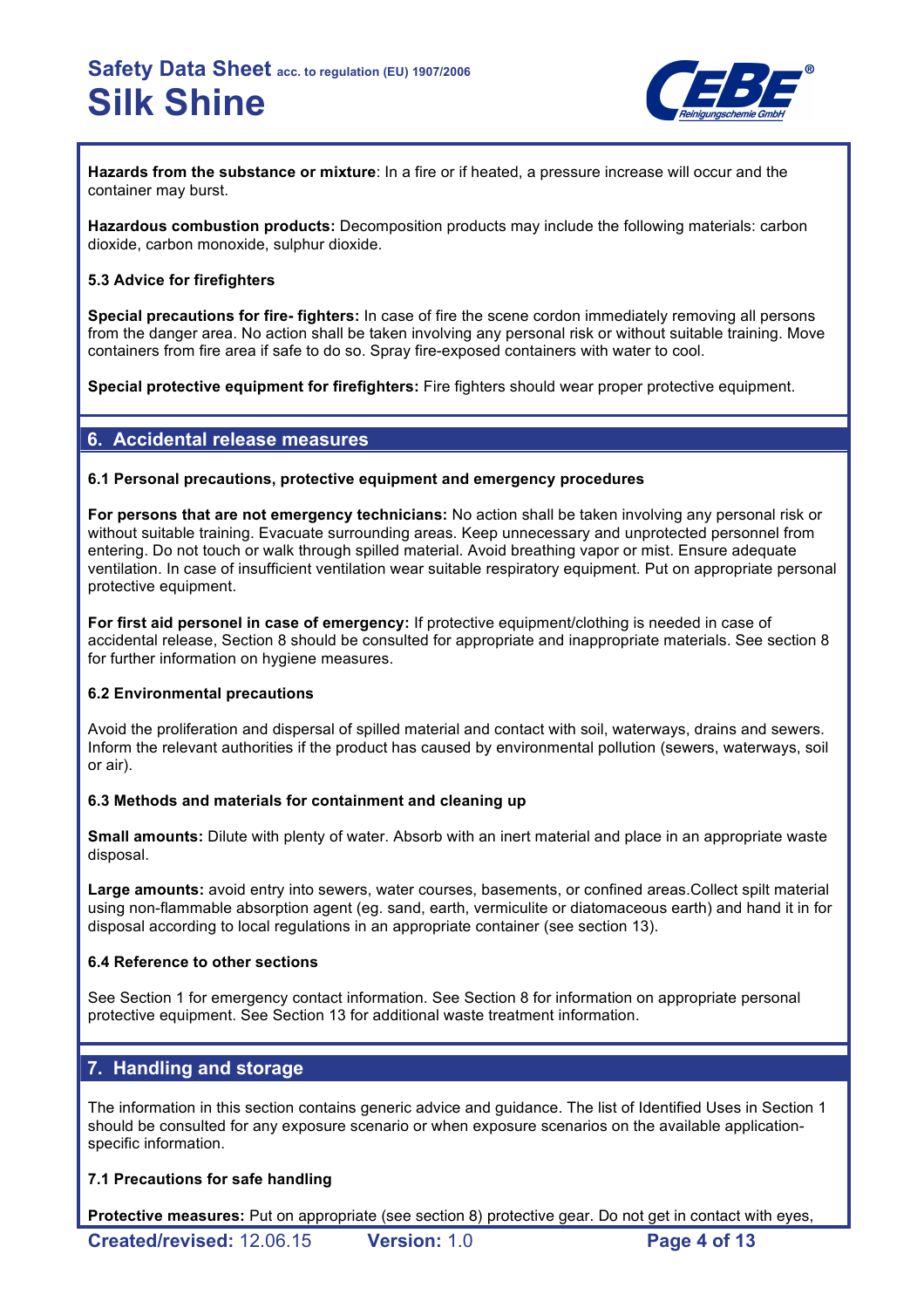

skin or clothing. Do not ingest. Avoid breathing vapor or mist. Keep in the original container or an approved alternative container, which was made from a compatible material. Kept tightly closed when not in use. Empty containers retain product residue and can be dangerous. Do not reuse container.

**Advice on general occupational hygiene:** Eating, drinking and smoking should be prohibited in areas where this material is handled, stored and processed. After use or contact with the substance immediately wash hands and face especially before eating, drinking and smoking. Remove contaminated clothing and protective equipment before entering eating areas. See Section 8 for additional information on hygiene measures.

#### **7.2 Conditions for safe storage, including any incompatibilities**

Store between the following temperatures: 0 to 40°C (32 to 104°F). Store in accordance with local regulations. Keep only in original container. Protect from direct sunlight. Store in a dry, cool and wellventilated area, away from incompatible materials (see section 10) and do not store with food and drink. Hold container tightly closed and sealed until ready to use. Containers that have been opened must be carefully resealed and kept upright to prevent leakage. Do not store in unlabelled containers. Use appropriate container to avoid environmental contamination.

#### **7.3 Specific end use(s)**

**Recommendations:** No information available.

## **8. Exposure controls/personal protection**

The information in this section contains generic advice and guidance. The list of Identified Uses in Section 1 should be consulted for any exposure scenario or when exposure scenarios on the available applicationspecific information.

#### **8.1 Control parameters**

#### **Occupational exposure limit values**

| <b>Name of substance</b> | <b>Exposure limit value</b> |
|--------------------------|-----------------------------|
|                          |                             |

#### **Recommended monitoring procedures**

If this product contains ingredients with exposure limits, monitoring procedures are personal, (related to workplace) or biological monitoring may be required to determine the effectiveness of the ventilation or other control measures and / or the necessity to use respiratory protective equipment. Reference should be made to European Standard EN 689 for methods for the assessment of exposure by inhalation to chemical agents and national guidance documents for methods for the determination of hazardous substances.

#### **Derived effect levels**

Derived No Effect Level - DNEL values:

Sodium cumene sulfonate: Workers: Chronic effects - Skin contact: 7.6 mg / kg bw / day Workers: Chronic effects - Inhalation: 53.6 mg  $/m<sup>3</sup>$ Consumers: Chronic effects - Skin contact: 3.8 mg / kg bw / day Consumers: Chronic effects - Inhalation: 13.2 mg  $\overline{M}^3$ 

**Predicted effect concentrations** Predicted No Effect Concentration - PNEC:

Sodium cumene sulfonate::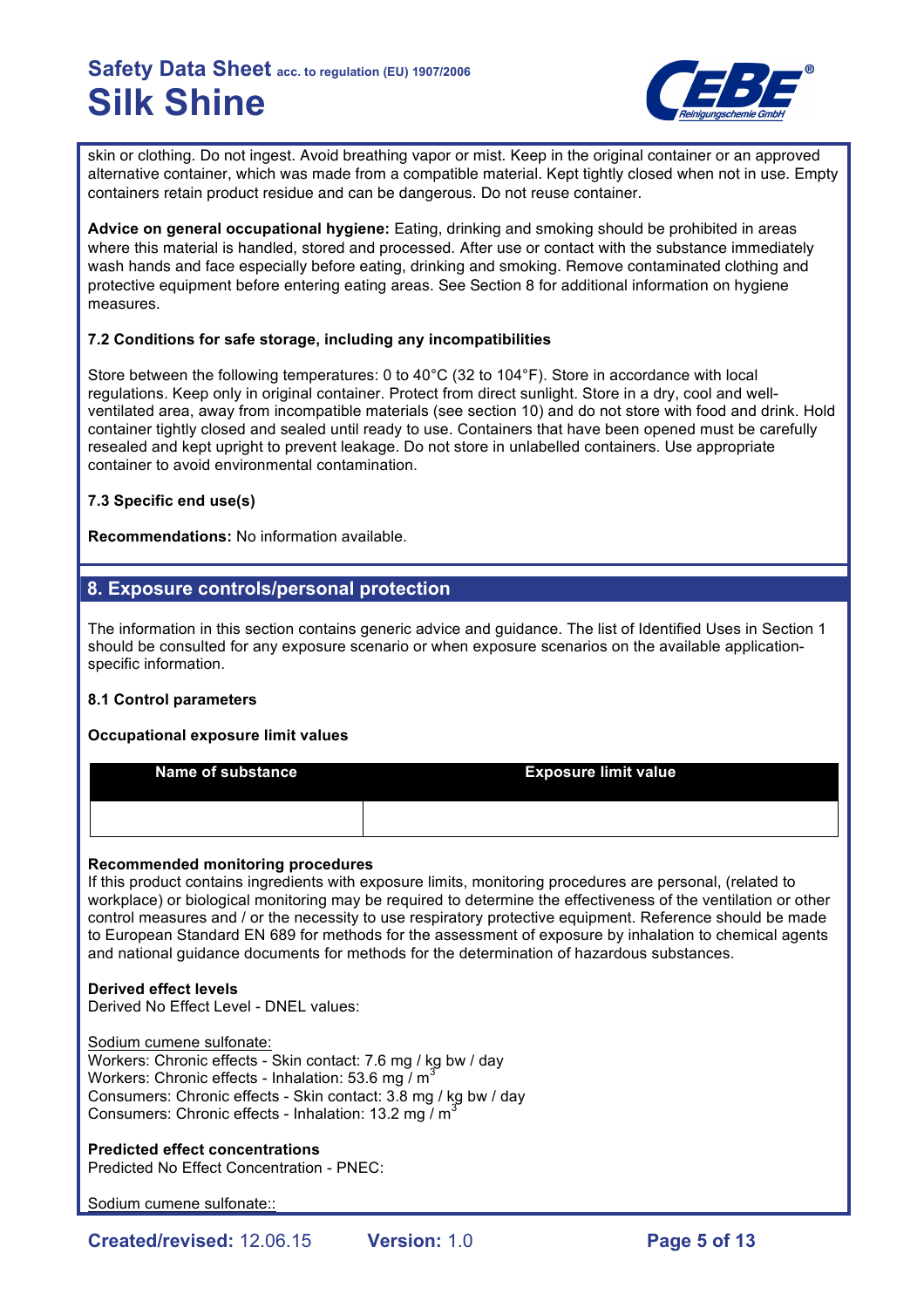

100 mg / l (STP) 0.23 mg / l (Fresh water)

Sodium hydrosulfite Freshwater: 1 mg / l Saltwater: 0.1 mg / l WWTP: 45.3 mg / l

#### **8.2 Limitation and monitoring of exposure**

**Appropriate technical controls:** No special ventilation requirements. Good general ventilation should be sufficient to control worker exposure to airborne contaminants. If this product contains ingredients with exposure limits, use process enclosures, local exhaust ventilation or other engineering controls to keep worker exposure below any recommended or statutory limits.

#### **Personal protective measures**

**Hygiene measures:** Wash hands, forearms, and face thoroughly after handling chemical products and at the end of the working day as well as before eating, smoking, and using the toilet. Use appropriate techniques to remove potentially contaminated clothing. Wash contaminated clothing before reusing. Ensure that eyewash stations and safety showers are close to the work area.

**Eye protection / face protection (EN 166):** Goggles, chemical goggles or full-face shield.

**Hand protection (EN 374):** No special recommendations.

**Skin protection (EN 14605):** Before handling this product the personal protective equipment should be selected on the basis of the task and the associated risks to be carried out and approved by a specialist.

**Other skin protection:** Appropriate footwear and any additional skin protection measures based on the task being performed and the risks involved and should be approved by a specialist.

**Respiratory protection (EN 143, 14387):** Under normal and intended conditions of product use no respirator is required. If workers are exposed to concentrations above the exposure limit, they must use appropriate, certified respirators.

**Thermal hazards:** Not applicable.

**Delimitation and monitoring of the environmental exposition:** Emissions from ventilation or work process equipment should be checked to ensure they comply with the requirements of environmental protection legislation. In some cases, fume scrubbers, filters or engineering modifications to the process equipment will be necessary to reduce emissions to acceptable levels.

### **9. Physical and chemical properties**

#### **9.1 Information on basic physical and chemical properties**

- **a) Appearance: Form:** liquid **Color:** yellowish
- **b) Odor:** pungent like sulphur
- **c) Odor threshold:** Not applicable and/or not determined for this mixture
- **d) pH:**  $4.5 \pm 0.5$  bei 20 $^{\circ}$ C
- **e) Freezing/melting point:** Not applicable and/or not determined for this mixture
- **f) Boiling point/boiling range:** Not applicable and/or not determined for this mixture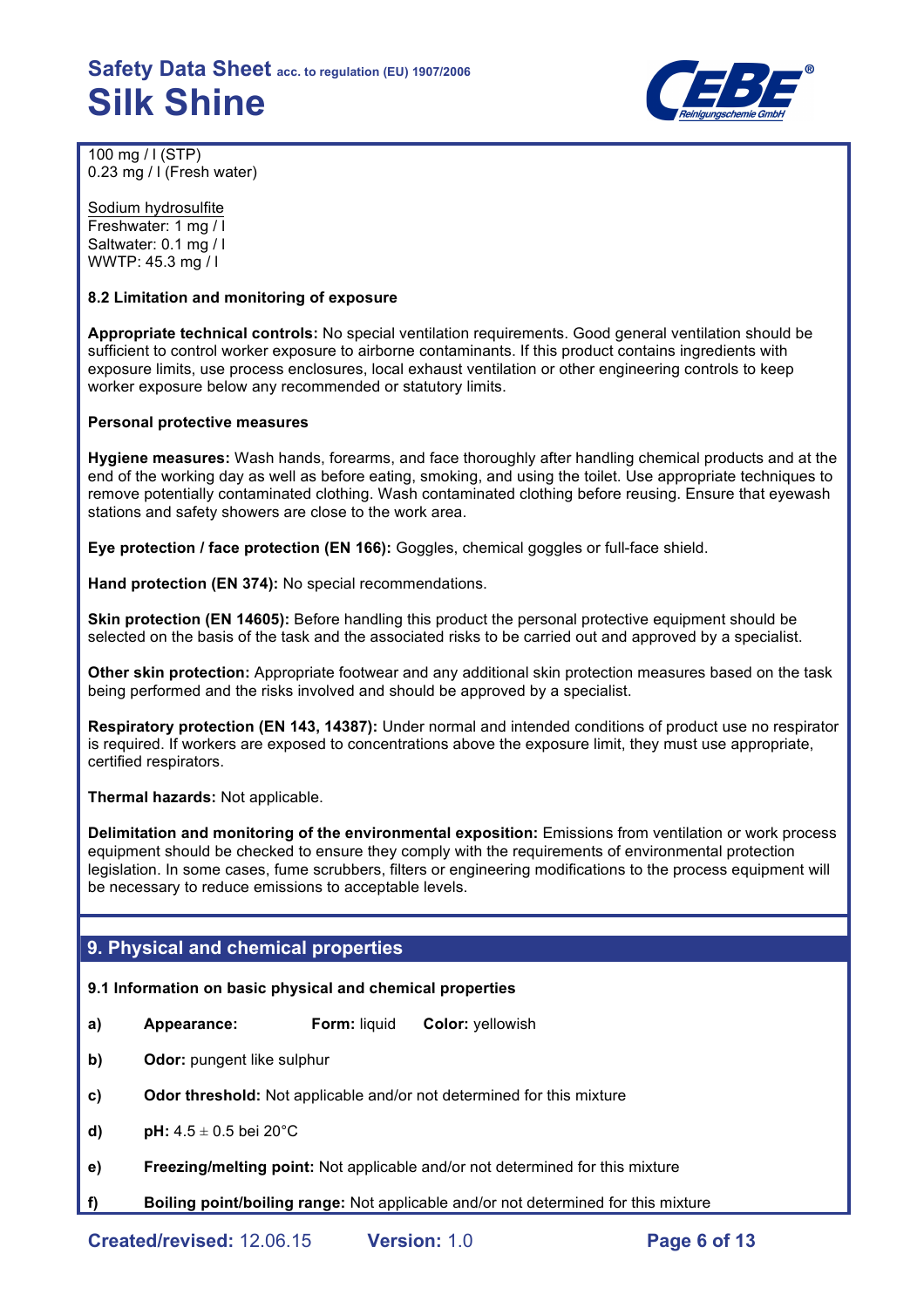

- **g) Flash point:** Not applicable and/or not determined for this mixture
- **h) Evaporation rate:** Not applicable and/or not determined for this mixture
- **i) Flammability (solid, gas):** Not applicable and/or not determined for this mixture
- **j) Upper/lower explosion limit:** Not applicable and/or not determined for this mixture
- **k) Vapor pressure:** Not applicable and/or not determined for this mixture
- **l) Relative vapor density:** Not applicable and/or not determined for this mixture
- **m) Density:** 1.100 1.120 g/cm<sup>3</sup>
- **n) Solubility** easily soluble in the following substances: water
- **o) partition coefficient:** n-octanol/water: Not applicable and/or not determined for this mixture
- **p) Ignition temperature:** Not applicable and/or not determined for this mixture
- **q) Thermal decomposition:** Not applicable and/or not determined for this mixture
- **r) Viscositiy, dynamic:** Not applicable and/or not determined for this mixture
- **s) Explosive properties:** Not applicable and/or not determined for this mixture
- **t) Oxidizing properties:** Not applicable and/or not determined for this mixture

#### **9.2 Other information**

No further information available.

### **10. Stability and reactivity**

#### **10.1 Reactivity**

For this product or its ingredients no specific test data related to reactivity are available.

#### **10.2 Chemical stability**

The product is stable.

#### **10.3 Possibility of hazardous reactions**

Under normal storage conditions and under normal use dangerous reactions will not occur. Spontaneous combustion on contact with air and dry surface. Reacts with acid releasing sulfur dioxide. Reaction with water. Risk of spontaneous combustion at temperatures> 80 ° C.

#### **10.4 Conditions to avoid**

Direct sunlight. Decomposition is exothermic.

#### **10.5 Incompatible materials**

Water, strong oxidizing agents, acids, air, oxygen.

#### **10.6 Hazardous decomposition products** Sulphur oxides.

### **11. Toxicological information**

**11.1 Information on toxicological effects**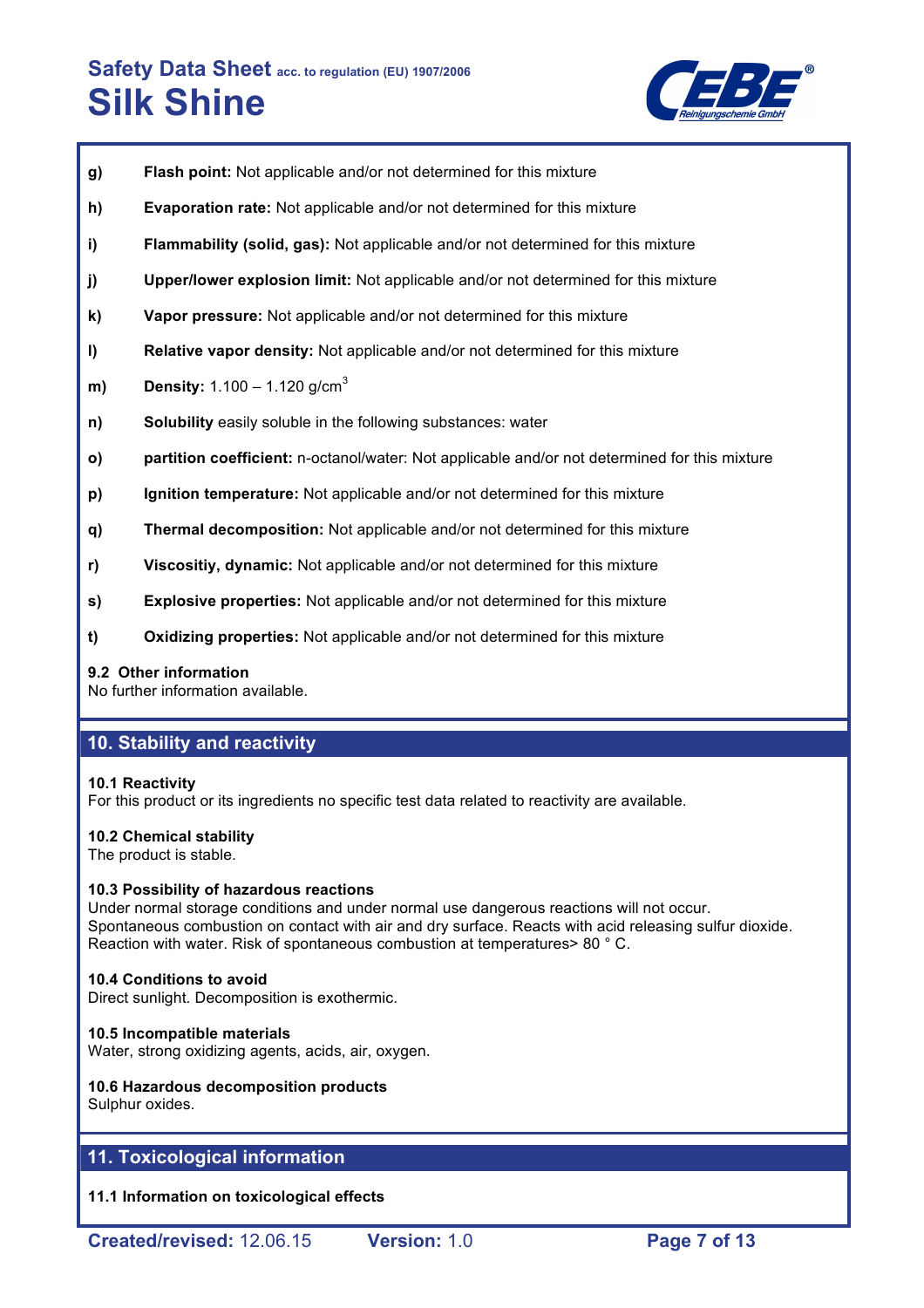

## **a) acute toxicity:**

| Name of<br><b>Substance</b>            | <b>Result</b>                                              | <b>Species</b>    | <b>Dose</b>                                 | <b>Exposition</b> |
|----------------------------------------|------------------------------------------------------------|-------------------|---------------------------------------------|-------------------|
| Sodium hydrosulphite                   | $LD_{50}$ Oral<br>$LD_{50}$ Dermal<br>$LC_{50}$ Inhalative | Rat<br>Rat<br>Rat | 2,500 mg/kg<br>>2,000 mg/kg<br>$>5.5$ mg/kg | 4 hours           |
| Sodium cumene<br>sulfonate             | $LD_{50}$ Oral<br>$LD_{50}$ Dermal                         | Rat<br>Rabbit     | 7,000 mg/kg<br>>2,000 mg/kg                 |                   |
| Isotridecanol,<br>ethoxylated (6-9 EO) | $LD_{50}$ Oral                                             | Rat               | $<$ 2,000 mg/kg                             |                   |

**Conclusion/Summary:** Not determined for this mixture.

## **b) Irritation to skin; c) Irritation to eyes; d) Sensitisation**

| Name of<br><b>Substance</b>            | <b>Result</b>                                                                                                                                                                                        | <b>Species</b> | <b>Points</b> | <b>Exposition</b> | <b>Observation</b> |
|----------------------------------------|------------------------------------------------------------------------------------------------------------------------------------------------------------------------------------------------------|----------------|---------------|-------------------|--------------------|
| Sodium hydrosulphite                   | Skin: No irritation<br>Eye: Irritating effect<br>Sensitization:<br>Contains a<br>sensitizing<br>substance. May<br>cause allergic<br>reactions.<br>Sensitization<br>possible through<br>skin contact. |                |               |                   |                    |
| Sodium cumene<br>sulfonate             | Skin - non-irritant<br>Eye - Irritability<br>Sensitization - non-<br>sensitizing                                                                                                                     |                |               |                   |                    |
| Isotridecanol,<br>ethoxylated (6-9 EO) | Skin - irritating to<br>the skin and<br>mucous<br>membranes<br>Eye - strong irritant<br>with the danger of                                                                                           |                |               |                   |                    |
|                                        | severe eye injury<br>Sensitization - no<br>sensitization                                                                                                                                             |                |               |                   |                    |

**Conclusion / Summary:** Irritating to eyes. No sensitizing effects known.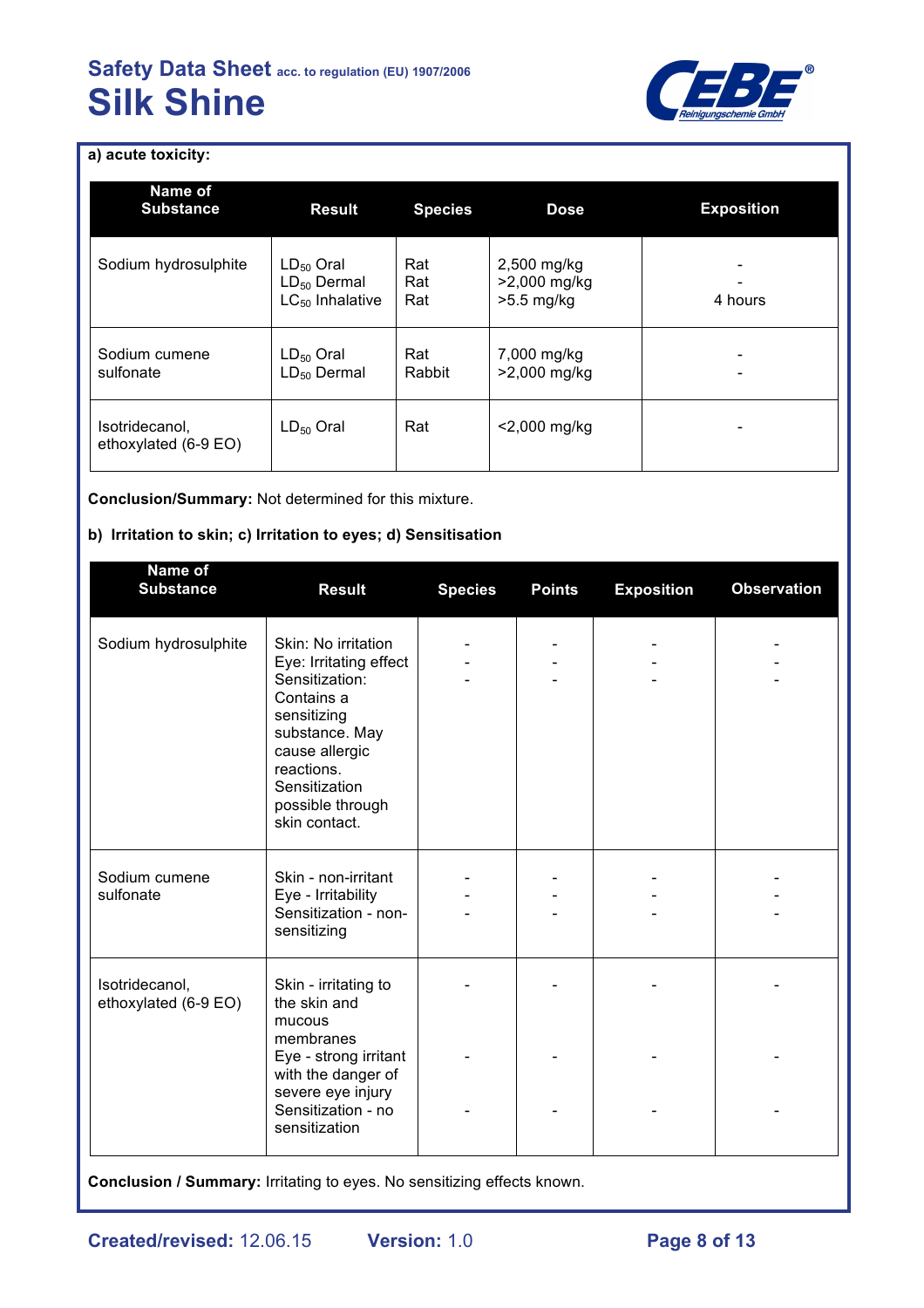

#### **e) Germ cell mutagenicity:**

**Conclusion / Summary:** No known significant effects or critical hazards.

**f) carcinogenicity: Conclusion / Summary:** No known significant effects or critical hazards.

#### **g) reproductive toxicity:**

**Conclusion / Summary:** No known significant effects or critical hazards.

**h) specific target organ toxicity single exposure Conclusion / Summary:** No known significant effects or critical hazards.

**i) specific target organ toxicity after repeated exposure Conclusion / Summary:** No known significant effects or critical hazards.

**j) Aspiration hazard Conclusion / Summary:** No known significant effects or critical hazards.

**Teratogenicity**

**Conclusion / Summary:** No known significant effects or critical hazards. **Information on the likely routes of exposure:** No known significant effects or critical hazards.

#### **Potential acute health effects**

**Inhalation:** No known significant effects or critical hazards. **Ingestion:** No known significant effects or critical hazards. **Skin contact:** No known significant effects or critical hazards. **Eye contact:** irritating to the eyes.

#### **Symptoms related to the physical, chemical and toxicological characteristics**

**Inhalation:** No specific data. **Ingestion:** No specific data. **Skin contact:** No specific data. **Eye contact:** pain or irritation, lacrimation, redness.

#### **Delayed and immediate effects and also chronic effects from short and long term exposure**

**Short term exposure**

**Potential immediate effects:** Not determined for the mixture. **Potential delayed effects:** Not determined for the mixture.

**Long-term exposure**

**Potential immediate effects:** Not determined for the mixture. **Potential delayed effects:** Not determined for the mixture.

**Potential chronic health effects**

**Conclusion / Summary:** Not determined for the mixture.

**General:** No known significant effects or critical hazards. **Carcinogenicity:** No known significant effects or critical hazards. **Mutagenicity:** No known significant effects or critical hazards. **Teratogenicity:** No known significant effects or critical hazards. **Developmental effects:** No known significant effects or critical hazards. **Fertility effects:** No known significant effects or critical hazards.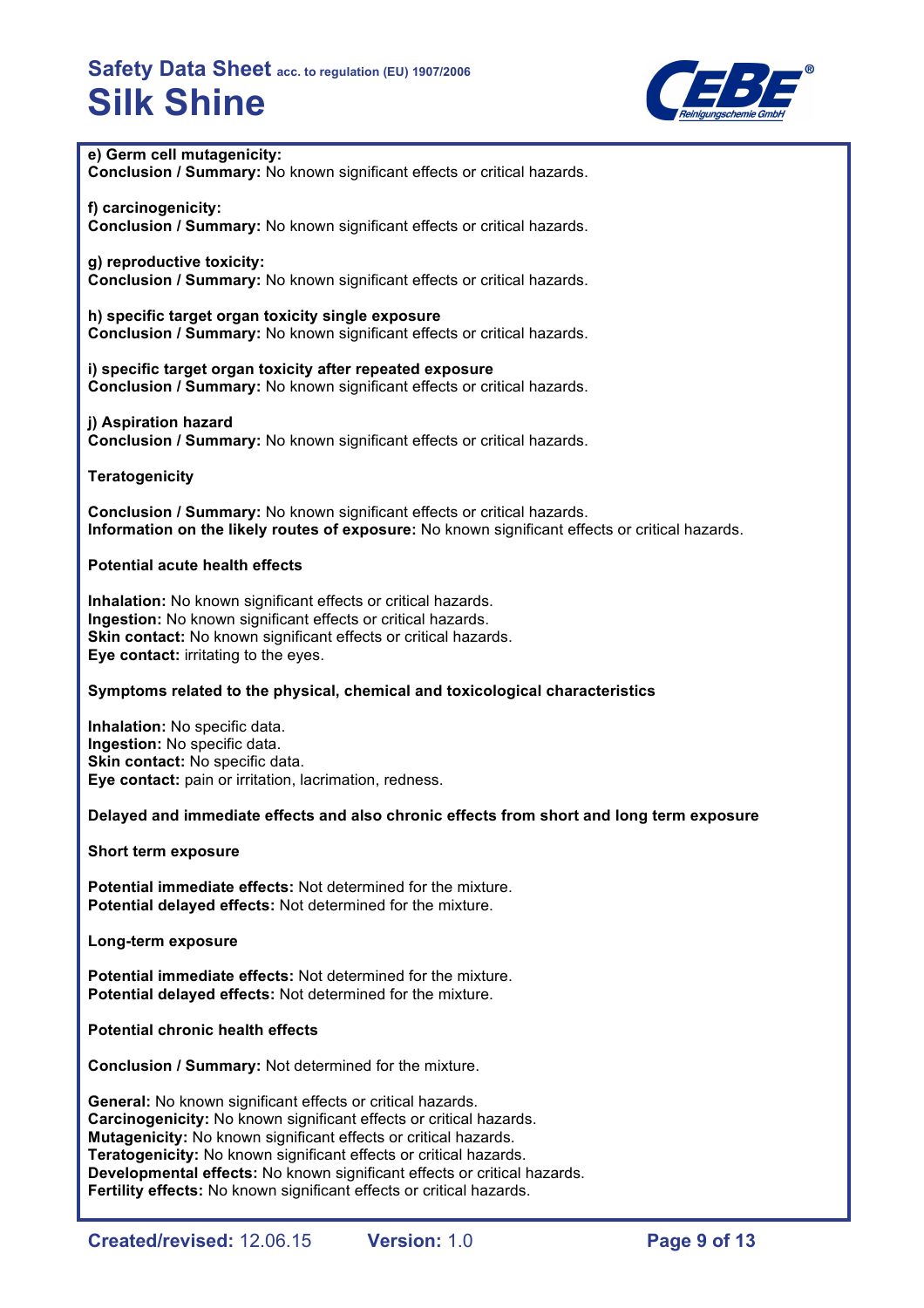

**Other information:** Not determined for the preparation.

## **12. Ecological information**

#### **12.1 Toxicity**

| Name of<br>substance                                                                             | <b>Result</b>          | <b>Species</b>           | <b>Exposition</b>                |
|--------------------------------------------------------------------------------------------------|------------------------|--------------------------|----------------------------------|
| Sodium hydrosulphite                                                                             | $EC_{50}$ 107 mg/l     | <b>Bacteria</b>          | 17 hours                         |
|                                                                                                  | $EC_{50}$ 98 mg/l      | Daphnia                  | 48 hours                         |
|                                                                                                  | $EC_{50}$ 206 mg/l     | Algae                    | 72 hours                         |
|                                                                                                  | $LC_{50}$ 46 – 68 mg/l | Fish                     | 96 hours                         |
| Sodium cumene sulfonate<br>$EC_{50}$ >450 mg/l<br>$IC_{50} > 1.000$ mg/l<br>$LC_{50} > 450$ mg/l |                        | Daphnia<br>Algae<br>Fish | 48 hours<br>72 hours<br>96 hours |
| Isotridecanol, ethoxylated                                                                       | $EC_{50} > 10$ mg/l    | Daphnia                  | 48 hours                         |
| $(6-9)$ EO)                                                                                      | $LC_{50} > 10$ mg/l    | Fish                     | 96 hours                         |

**Conclusion/Summary:** Not determined for this mixture.

#### **12.2 Persistence and degradability**

**Conclusion/Summary:** The surface active ingredients contained in this product are biologically degradable according to regulation 648/2004 EC.

#### **12.3 Bioaccumulative potential**

**Conclusion/Summary:** Not determined for this mixture.

#### **12.4 Mobility in soil**

**Partition coefficient ground/water (K<sub>OC</sub>):** Not determined for this mixture. **Mobility:** Not determined for this mixture.

### **12.5 Results of PBT and vPvB assessment**

**PBT:** not applicable **vPvB:** not applicable

#### **12.6 Other adverse effects**

No special effects or hazards known.

#### **13. Disposal considerations**

The information in this section contains generic advice and guidance. The list of Identified Uses in Section 1 should be consulted for any exposure scenario or when exposure scenarios on the available applicationspecific information.

Waste disposal according to EC Directives on waste and hazardous waste. Waste codes should be assigned by the user, preferably in collaboration with the waste disposal authorities.

#### **13.1 Waste treatment methods**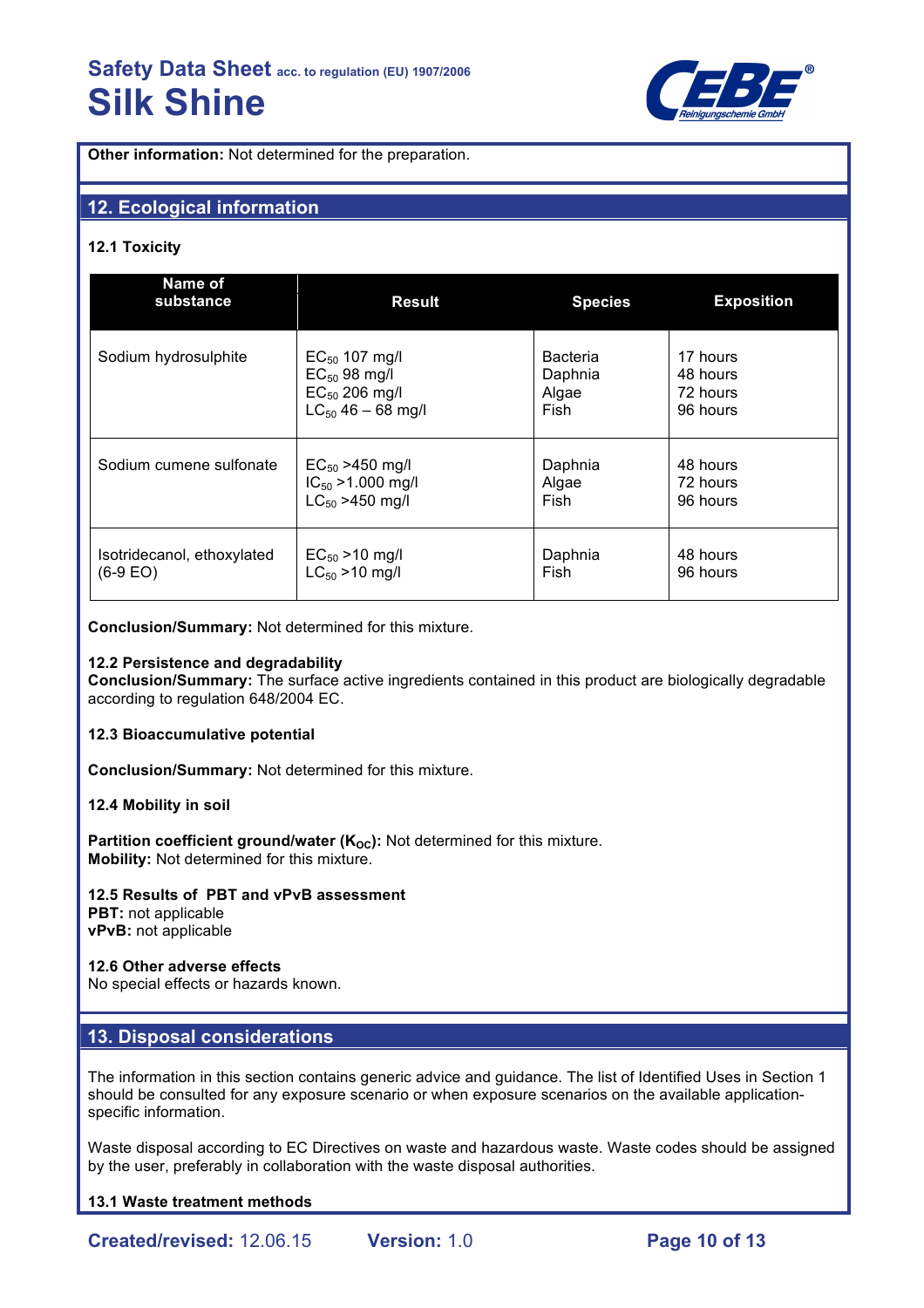

### **Product**

**Methods of disposal:** The generation of waste should be avoided or minimized wherever possible. Empty containers or liners may retain some product residues. Material and its container must be disposed of in a safe way. Significant quantities of waste product residue should not be disposed of via the foul sewer but processed in a suitable effluent treatment plant. Dispose of surplus and non-recyclable products via a licensed waste disposal contractor. Disposal of this product, solutions and any by-products should at all times comply with the environmental protection requirements and waste disposal legislation and the requirements of local authorities. Avoid the proliferation and dispersal of spilled material and contact with soil, waterways, drains and sewers.

**Hazardous waste:** According to the information available to the supplier at the time of creation/editing of this safety data sheet this product is regulated as hazardious waste in the sense of EU regulation 2008/98/EC.

#### **Packaging**

**Methods of disposal:** The generation of waste should be avoided or minimized wherever possible. Waste packaging should be recycled.

**Special precautions:** This material and its container must be disposed of in a safe way. Empty containers or liners may retain some product residues. Avoid the proliferation and dispersal of spilled material and contact with soil, waterways, drains and sewers.

### **14. Transport information**

|                                          | <b>ADR/RID</b>               | <b>ADR/ADNR</b>          | <b>IMDG</b>    | <b>IATA</b>    |
|------------------------------------------|------------------------------|--------------------------|----------------|----------------|
| 14.1 UN Number                           | Not regulated.               | Not regulated.           | Not regulated. | Not regulated. |
| 14.2 UN proper<br>shipping name          | $\qquad \qquad \blacksquare$ | $\overline{\phantom{0}}$ | -              | ۰              |
| 14.3 Transport<br>hazard class(es)       |                              |                          |                |                |
| 14.4 Packing<br>group                    |                              |                          |                |                |
| 14.5<br><b>Environmental</b><br>hazards  | No.                          | No.                      | No.            | No.            |
| 14.6 Special<br>precautions for<br>iuser | None.                        | None.                    | None.          | None.          |

**14.7 Transport in bulk according to Annex II of MARPOL 73/78 and the IBC Code** Not applicable.

**Multiplier according to ADR / RID 1.1.6.3:** Not applicable.

**Tunnel restriction code:** Not applicable.

### **15. Regulatory information**

**15.1 Safety, health, and environmental regulations/legislation specific for the substance/mixture**

**EC-Regulation Nr. 1907/2006 (REACh)**

**Appendix XIV - Index of substances that require permission Substances causing special concern:** None of the ingredients is listed.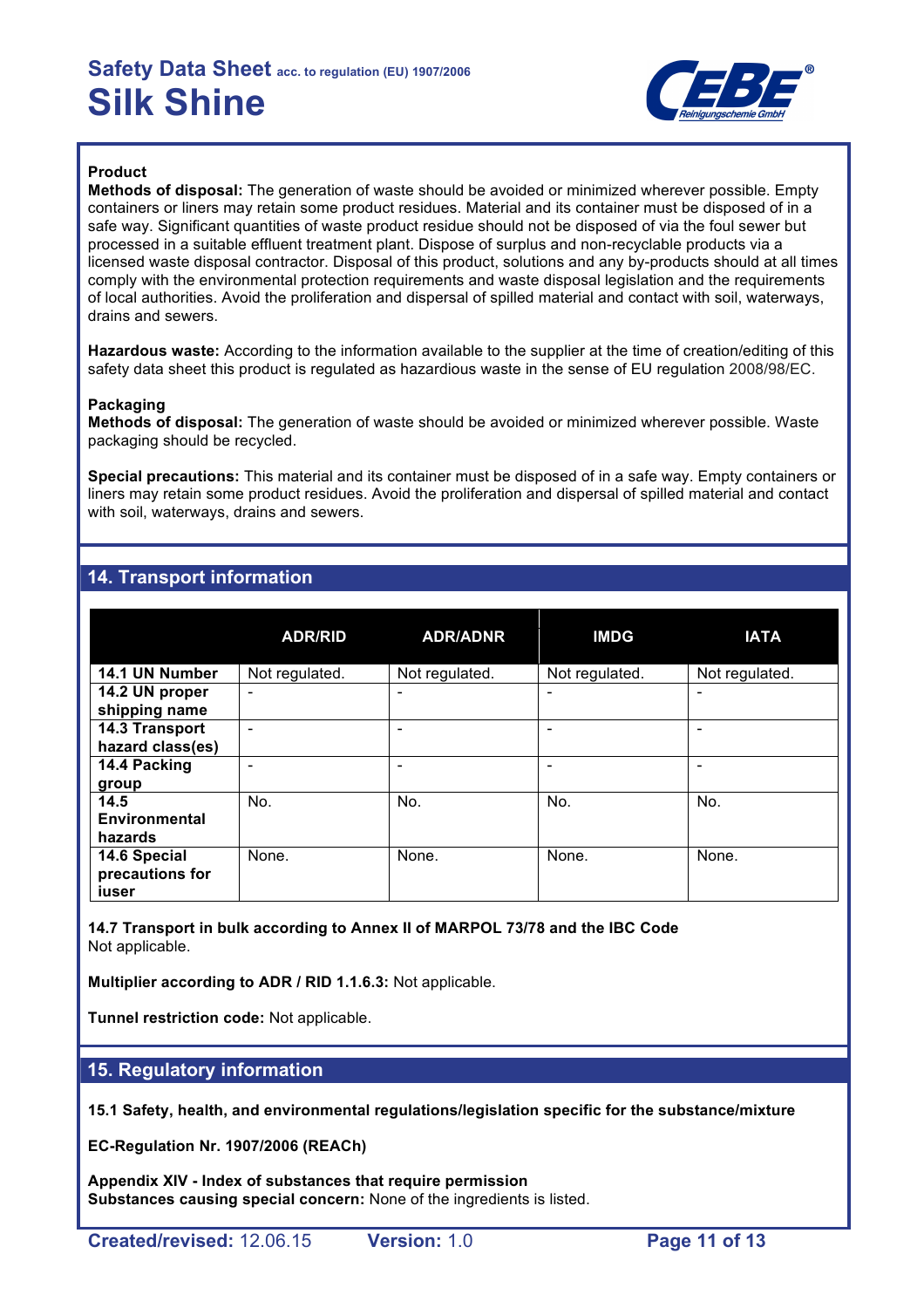

**Appendix XVII – Restriction of the production, the distribution, and the use of specific hazardous substances, mixtures, ans products:** Not applicable.

#### **Other EU-Regulations**

**Contents according to 648/2004 EC:**

<5% nonionic surfactants, perfume (geraniol, citronellol).

#### **15.2 Chemical safety assessment**

This product contains substances that still require substance assessments.

#### **16. Other information**

 $\triangleright$  Marks the information that was changed since the last version.

#### **Abbreviations and acronyms:**

ADN/ADNR = European agreement for the international transport of hazardous materials on inland waterways ADR = European agreement for the international transport of hazardous materials on roads

ATE = Estimation acute toxicity

BCF = Bio concentration factor

CLP = Regulation concerning the classification, labeling, and packaging Verordnung über die Einstufung, Kennzeichnung und Verpackung [Regulation (EC) No. 1272/2008]

CAS = Chemical Abstracts Services Number

DNEL = Derived Non-Effect Level

DPD = Mixture regulation [1999/45/EG]

EC = Europaean Commission

EG = EG-Nummer

EUH-Satz = CLP-specific hazard phrase

IATA = International Aviation Transport Association

IBC = Intermediate Bulk Container

IMDG = International Maritime Dangerous Goods Code

LogPow = Logarithm base-10 of the n-octanol:water pertition coefficient

MARPOL 73/78 = International agreement from 1973 for the prevention of marine pollution caused by ships in the version of the protocol from 1978. ("Marpol" = marine pollution)

MAK = maximum workplace concentration

PBT = Persistent, bioacuumulating, and toxic

PNEC = Predicted No-Effect Concentration

REACH = Regultion concerning the Registration, Evauation, Approval and Restriction of Chemical

Substances [Regulation (EC) No. 1907/2006]

RID = Regulation for the transport of hazardous goods by railway

REACH # = REACH Registration number

vPvB = very persistent and very bioaccumulating

#### **Full text of abbreviated H statements:**

EUH031 Contact with acids liberates toxic gas. H251 Self-heating; may catch fire. H302 Harmful if swallowed. H318 Causes serious eye damage. H319 Causes serious eye irritation.

#### **Full text of classifications [CLP / GHS]**

Acute Tox. 4 = ACUTE TOXICITY: ORAL - Category 4 Selfheat. 1 = SELF-HEATING FUEL - Category 1 Eye Dam. 1 = SERIOUS EYE DAMAGE / EYE IRRITATION - Category 1 Eye Irrit. 2 = SERIOUS EYE DAMAGE / EYE IRRITATION - Category 2